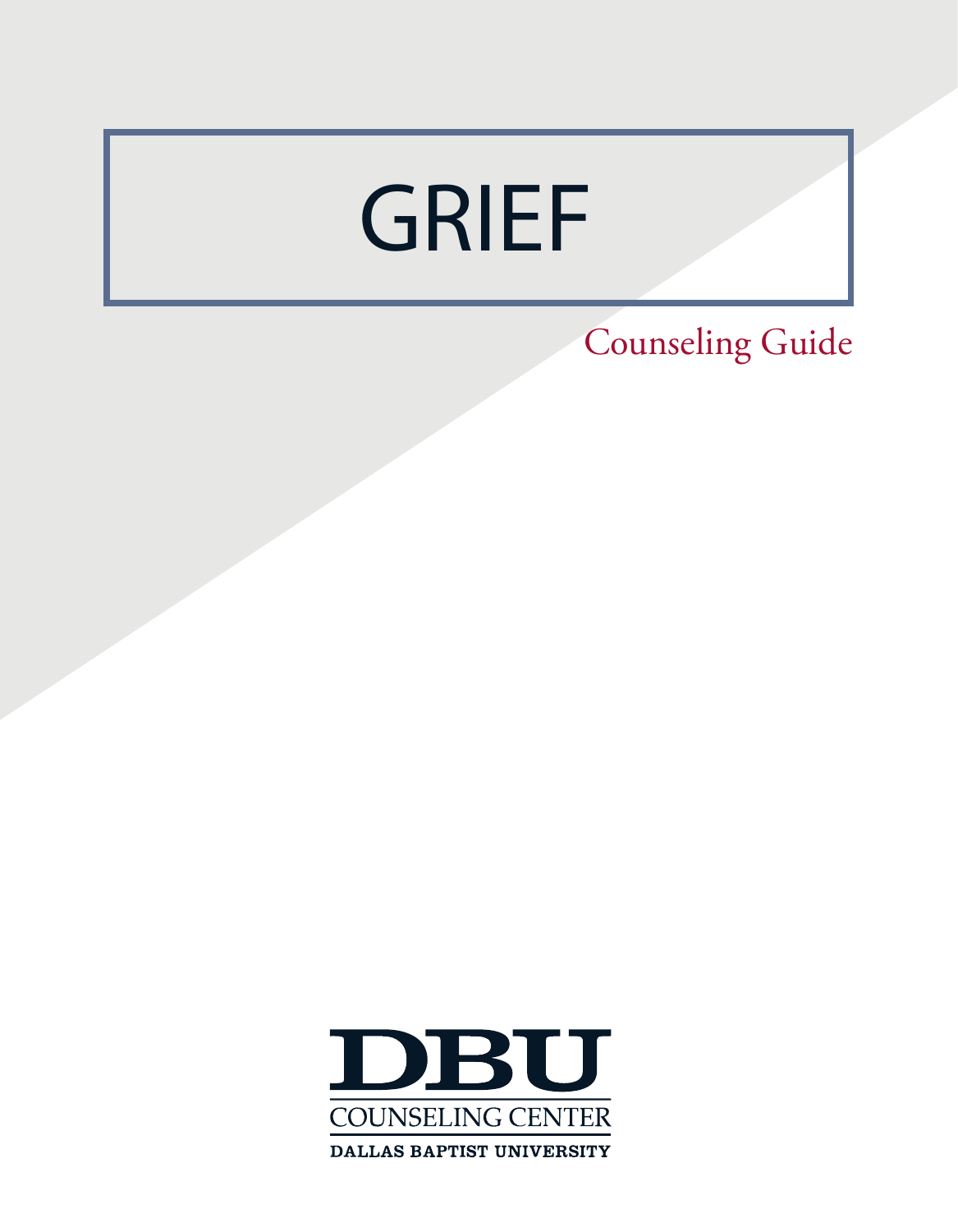### WHAT IS GRIEF

Grief is a term that indicates one's natural reaction to loss, both internally and externally. Grief can manifest itself in individuals on an emotional, cognitive and physical level when he or she experiences significant deprivation from the loss. There are many types of losses that occur throughout our lives. However, what every significant loss has in common is that the individual who loses something is separated from the lost person, object, status, or relationship.

Examples of situations or events that can cause GRIEF:

- **o** Divorce or relationship breakup
- Loss of health
- Losing a job
- Loss of financial stability
- **o** Miscarriage
- **o** Retirement
- Death of a loved one
- Death of a pet
- Loss of a cherished dream
- Loved one's serious illness
- Loss of a friendship
- Loss of safety after a trauma
- **•** Selling the family home

- **o** Intense Sorrow
- Physical Symptoms  $\bullet$
- Fantasy
- "Life has no meaning"  $\bullet$
- **o** Inefficiency
- $\bullet$ Depression
- **o** Restlessness
- Pain  $\bullet$
- **o** Loneliness
- **o** Desire to talk
- **o** Irritability
- Disorganization
- Anger

### HEALTHY GRIEF:  $\parallel$  UNHEALTHY GRIEF:

- **o** Intensified
- Delay in grieving  $\bullet$
- Hopelessness  $\bullet$
- **o** Impulsiveness
- $\bullet$ Withdrawing
- Rage  $\bullet$
- **o** Prolonged grief
- $\bullet$ Helplessness
- **o** Moodiness
- **o** Suicidal thoughts
- **o** Guilt
- **o** Addiction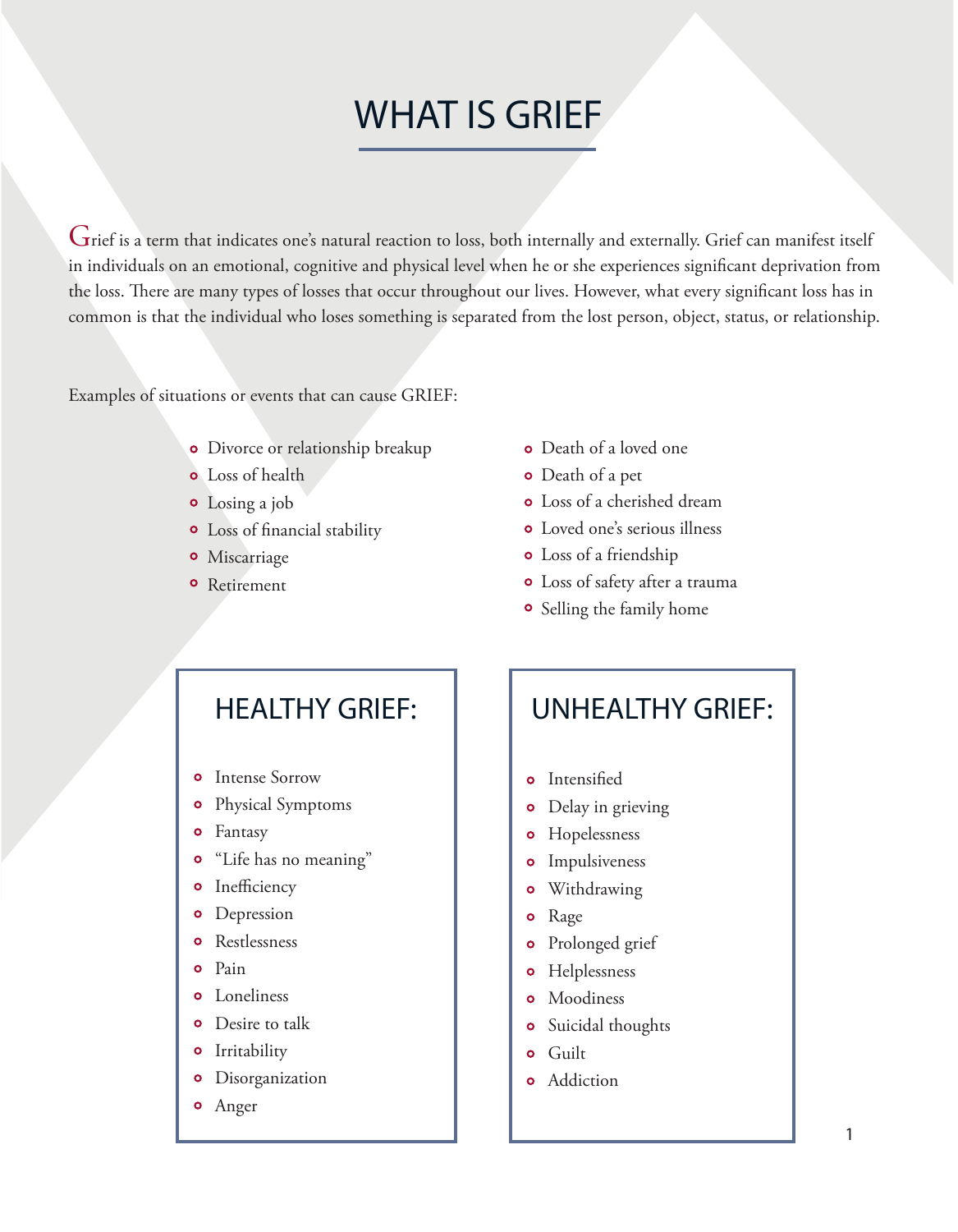### THE FIVE STAGES OF GRIEF

It is important to remember that not one person grieves the same, nor does one person experience all the stages in order.

#### DENIAL

In this stage, the individual may feel like life makes no sense. This is the state of shock and denial. Individuals may go numb. Individuals may wonder how life can go on, if they can go on, why they should go on. Individuals may deny the existence of the grief or initial event. Denial and shock help us to cope and make survival possible. Denial helps us to pace our feelings of grief.

#### ANGER

It is a necessary stage of the healing process. Individuals must be willing to feel anger, even though it may seem endless. The truth is that anger has no limits. It can extend not only to the individual's friends, family, and loved ones, but even to God. Underneath anger is pain, your pain. It is natural to feel deserted and abandoned.

#### BARGAINING

In this stage individuals may use tactics such as pleading. Phrases like, "Please God," or "I will never do it again if..." are common. "What if I" thinking may become primary in the individual's mind. The individual may rehearse things they believe they could have done to prevent their grief or the initial event that caused the grief. Individuals may begin to make promises to God, like "I will devote the rest of my life to helping others if..." Bargaining with the pain can occur. Individuals may do anything not to feel the pain of this loss.

#### **DEPRESSION**

This stage may be when empty feelings present themselves, and grief enters the lives of individuals on a deeper level. It is the appropriate response to a great loss. Individuals may withdraw from life as a direct response to the grief. When a loss fully settles the realization that the individual lost something significant or a loved one didn't get better this time or a passed person is not coming back is understandably upsetting.

#### **ACCEPTANCE**

This stage can often be confused with the notion of being "all right" or "OK" with what has happened. This is not the case. This stage is about accepting the reality and recognizing that this new reality is the permanent reality. As the individual begins to live again and enjoy life, they may often feel that in doing so, they are betraying a loved one that was lost. They can never replace what has been lost, but they can make new connections, new meaningful relationships, new inter-dependencies. Individuals begin to live again, but they cannot do so until they have given grief its time.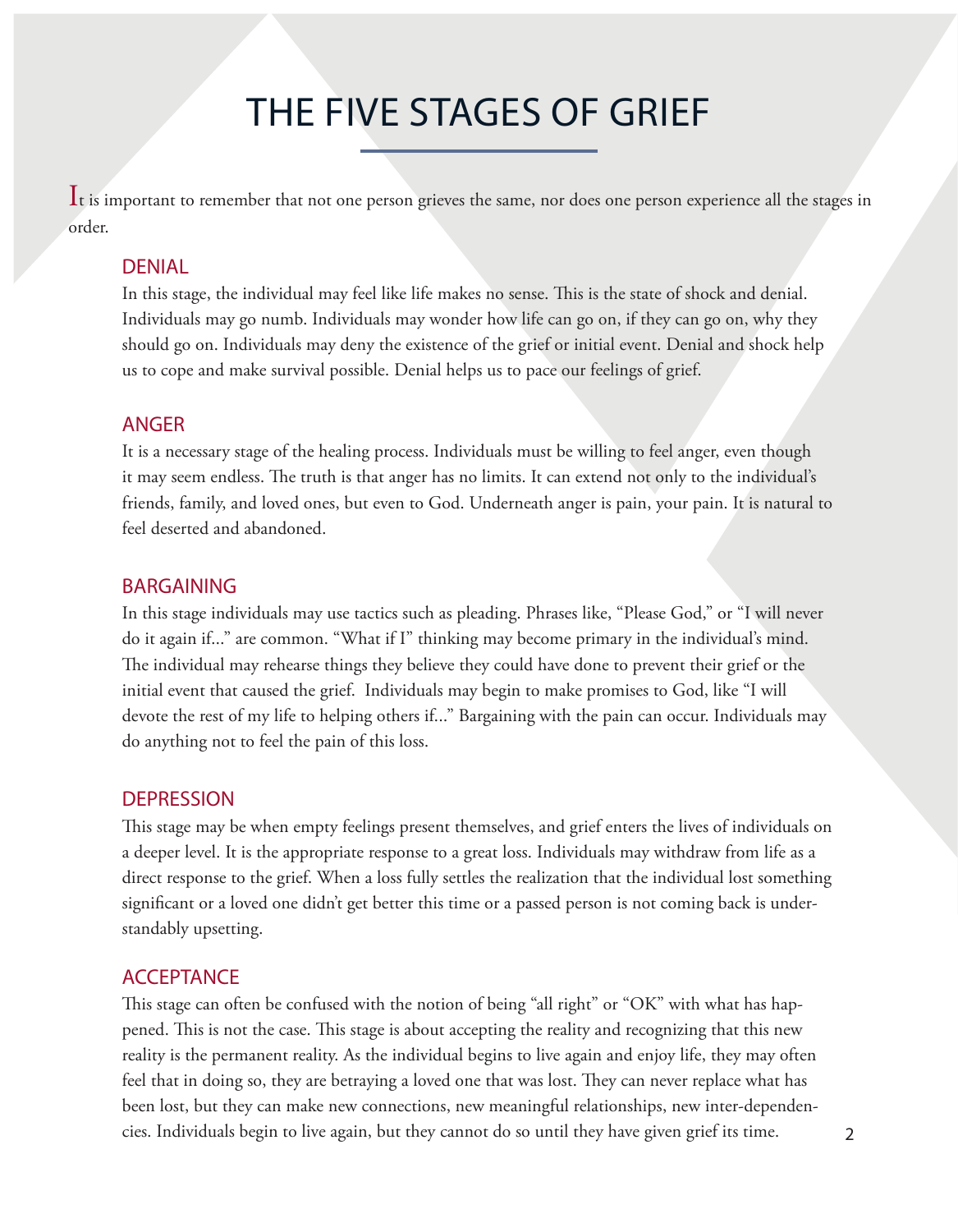### MYTHS ABOUT GRIEF

#### MYTH 1: The pain will go away faster if you ignore it.

Fact: Trying to ignore your pain or keep it from surfacing will only make it worse in the long run. For real healing it is necessary to face your grief and actively deal with the pain.

#### MYTH 2: It's important to "be strong" in the face of loss.

Fact: Feeling sad, frightened, or lonely is a normal reaction to loss. Crying doesn't mean you are weak.

#### MYTH 3: If you don't cry, it means you aren't sorry about the loss.

Fact: Crying is a normal response to sadness; however, it's not the only one. Those who don't cry may feel the pain just as deeply as others. Everyone grieves differently.

#### MYTH 4: Grief should last about a year.

Fact: There is no right or wrong time frame for grieving. How long it takes can differ from person to person.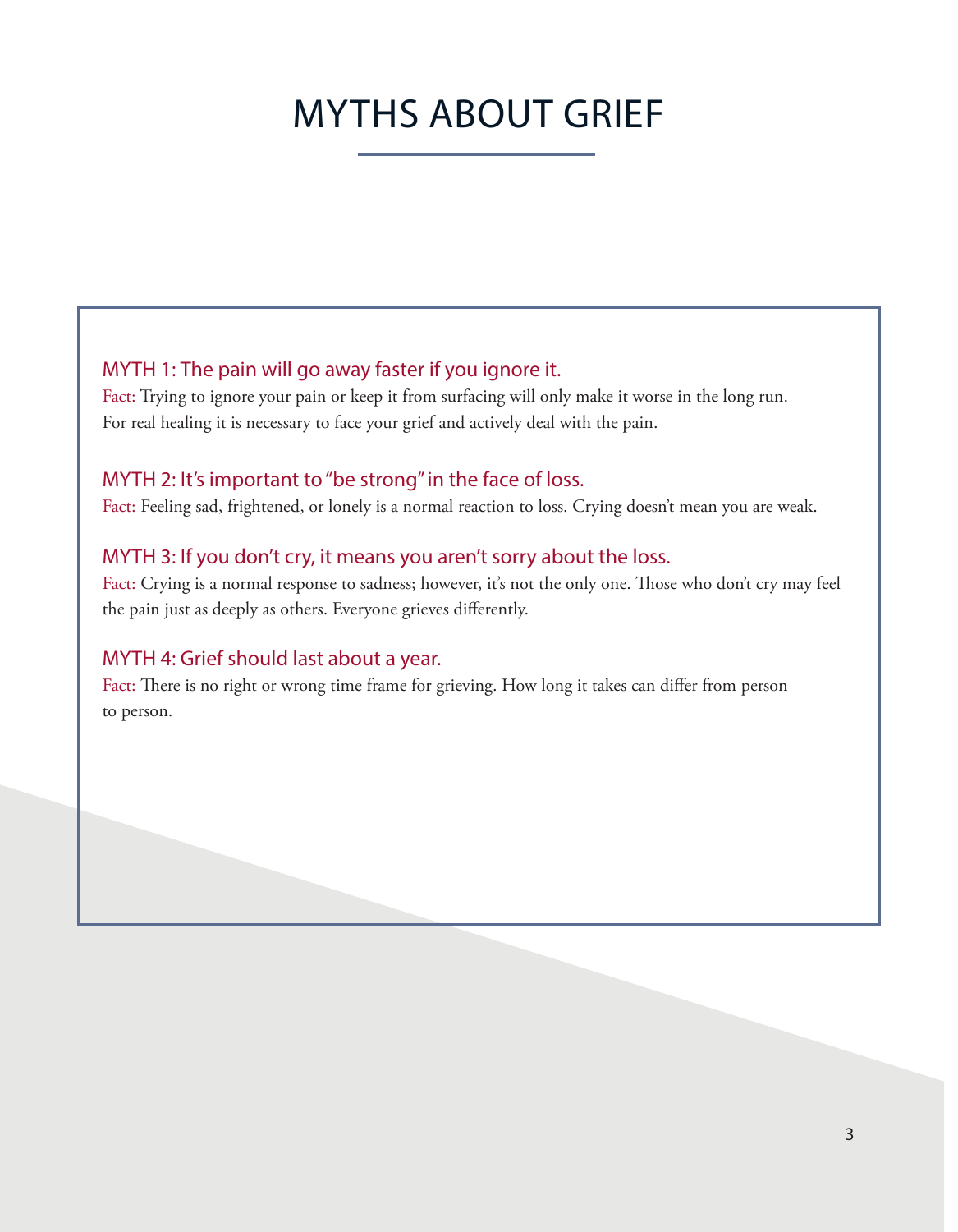### COMPLICATED GRIEF

 $\rm T$ he term "complicated grief" refers to a persistent form of bereavement that dominates a person's life. This is when grief interferes with a person's daily functioning for an extended period of time. When symptoms are ceaseless for at least one year or more and interfering with one's ability to return to routine activities, complicated grief may be implicated.

- Intense sadness
- **o** Preoccupation with the deceased or with the circumstances surrounding the death
- Longing or yearning
- Feelings of emptiness or meaninglessness
- Difficulty engaging in happy memories
- Avoidance of reminders of the deceased
- Lack of desire in pursuing personal interests or plans
- $\bullet$ Bitterness or anger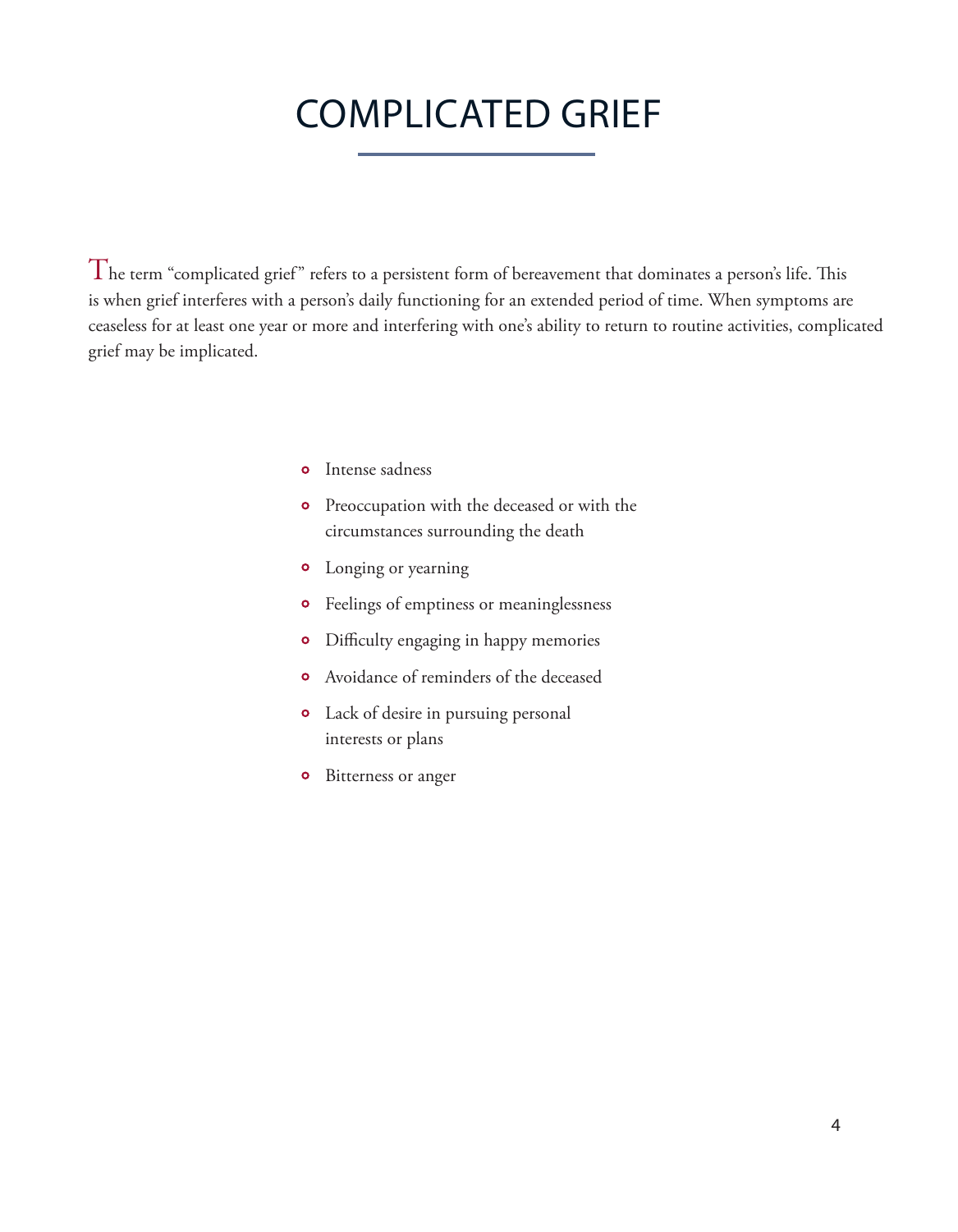### THE BIBLE AND GRIEF

**"** humanity but a part of us that is in the image of God. To suppress grief is suppressing not just part of our Rocks and robots don't cry. Jesus did. The one in whom 'all the fullness of the Deity lives in bodily form' (Colossians 2:9) wept often. (Grantley Morris, 2014)

**"**

It is in our humanity to grieve, for our Heavenly Father grieves.

Just to name a few…

Isaiah 53:3 "He was … a man of sorrows…"

Matthew 26:37-38 "…he began to be sorrowful and troubled. Then he said to them, "My soul is overwhelmed with sorrow to the point of death…"

Luke 19:41-42 "As he approached Jerusalem and saw the city, he wept over it… "

John 11:33-36 "When Jesus saw her weeping, and the Jews who had come along with her also weeping, he was deeply moved in spirit and troubled. 'Where have you laid him?' he asked. 'Come and see, Lord,' they replied. Jesus wept. Then the Jews said, 'See how he loved him!"'

Hebrews 5:7 "During the days of Jesus' life on earth, he offered up prayers and petitions with loud cries and tears…"

Genesis 6:6 "The Lord was grieved that he had made man on the earth, and his heart was filled with pain."

2 Samuel 24:16 "When the angel stretched out his hand to destroy Jerusalem, the LORD was grieved because of the calamity and said to the angel who was afflicting the people, 'Enough! Withdraw your hand."'

Isaiah 63:10 "Yet they rebelled and grieved his Holy Spirit."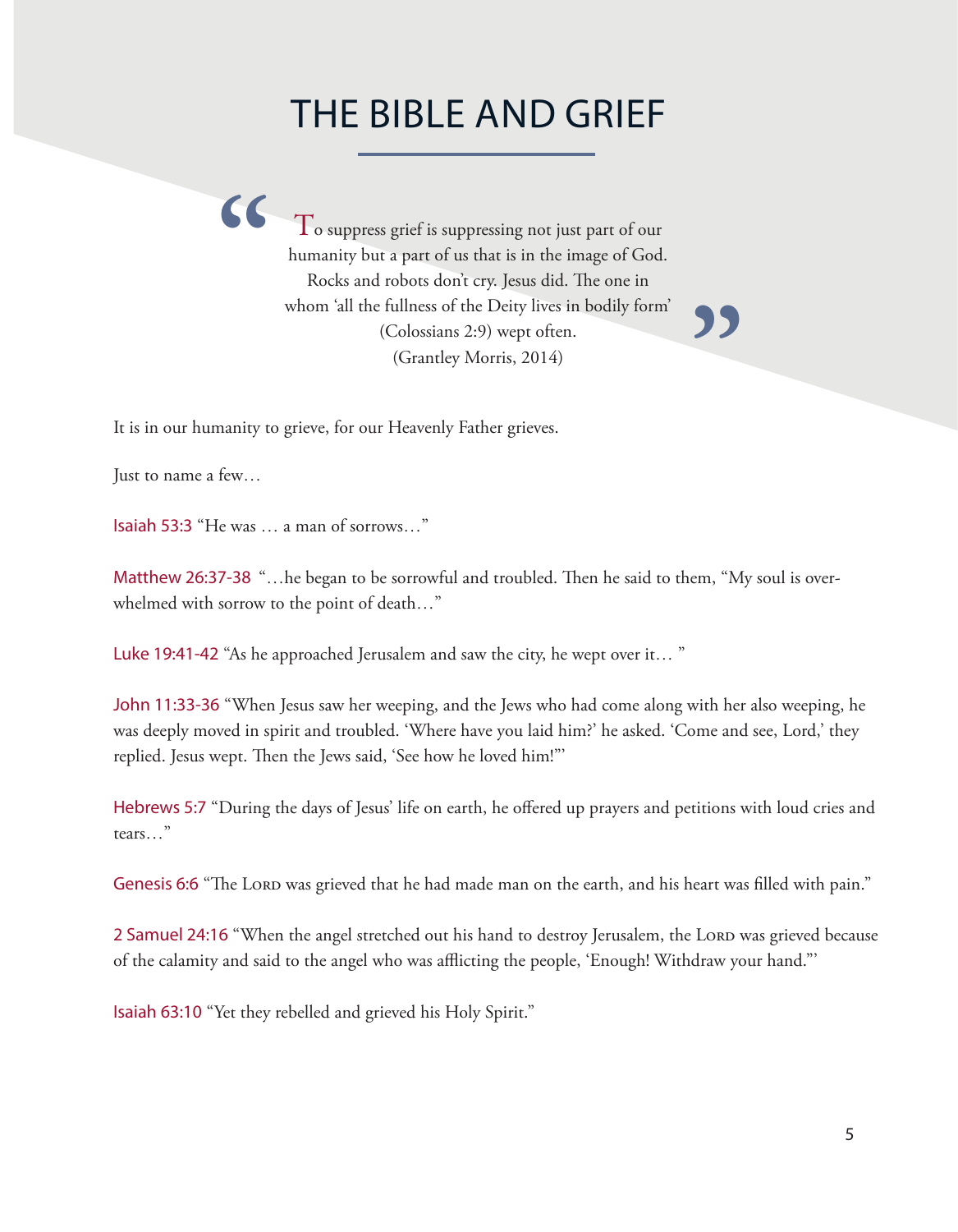### THE BIBLE AND GRIEF

An important part of overcoming grief is expressing it to God.

The Psalms contain numerous examples of pouring out one's heart to God. David always starts the Psalms with expressions of grief, but almost always ends it with praise.

#### Psalm 13:

"How long, LORD? Will you forget me forever? How long will you hide your face from me? How long must I wrestle with my thoughts and day after day have sorrow in my heart? How long will my enemy triumph over me?

Look on me and answer, LORD my God. Give light to my eyes, or I will sleep in death, and my enemy will say, 'I have overcome him,' and my foes will rejoice when I fall.

> But I trust in your unfailing love; my heart rejoices in your salvation. I will sing the LORD's praise, for he has been good to me."

When we commune with God, we are able to open our minds to the truth that He loves us, that He is faithful, that He is in control, and that He knows how He is going to work it out for our good.

There is hope…

Jesus is coming back and will restore all brokenness, and all the pain and suffering of this world will vanish. On this side of Heaven there is bound to be suffering and pain. Fortunately, our hope is in Him, and He will not forsake you; nor will He ever leave you.

Mathew 5:4 "Blessed are those who mourn, for they will be comforted."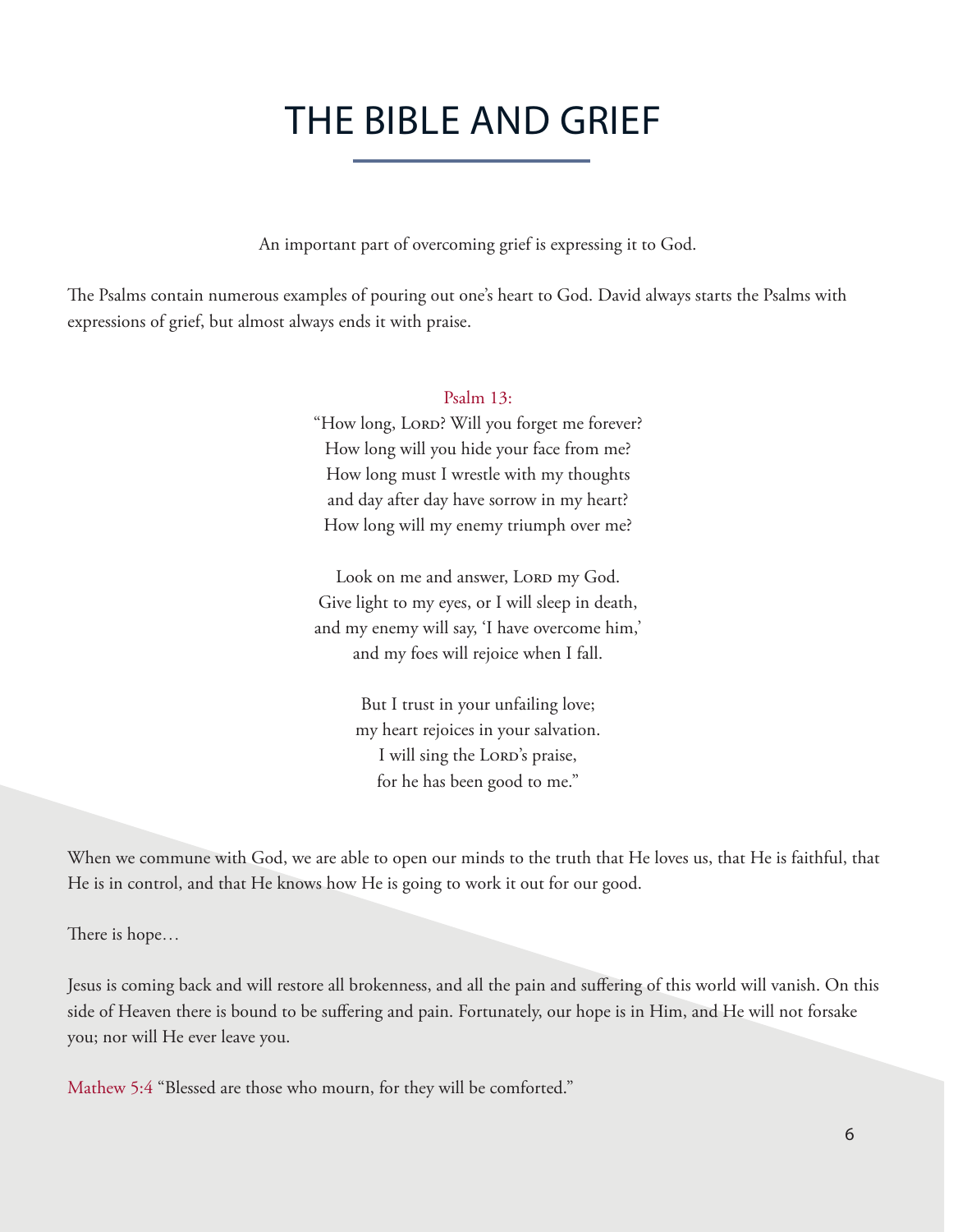## **GRIEF SENTENCE COMPLETION**

| Something I liked about the person who I lost was_____________________________ |
|--------------------------------------------------------------------------------|
|                                                                                |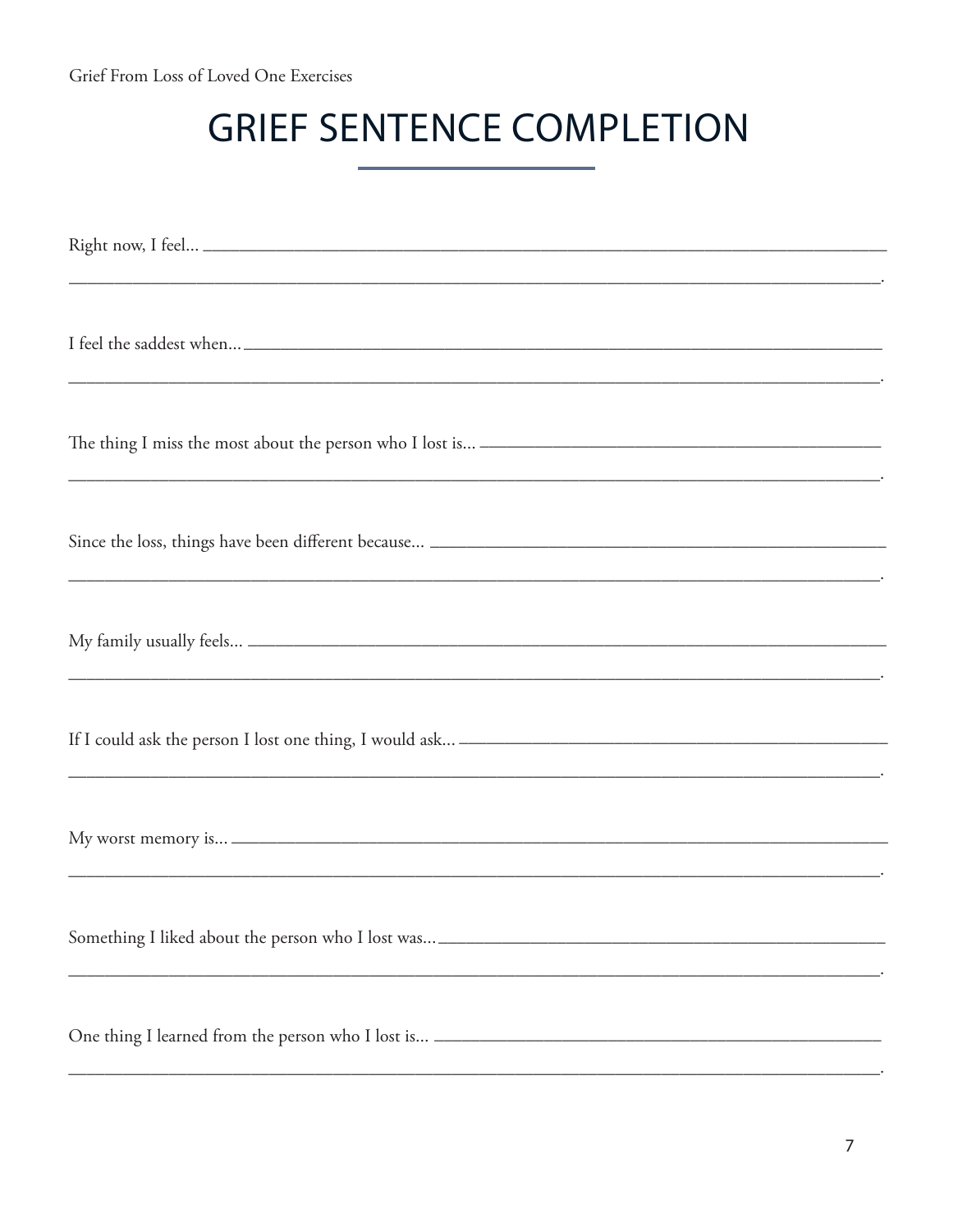Grief From Loss of Loved One Exercises

### **GOODBYE LETTER**

| <u> 1990 - Johann Harry Harry Harry Harry Harry Harry Harry Harry Harry Harry Harry Harry Harry Harry Harry Harry</u> |
|-----------------------------------------------------------------------------------------------------------------------|
|                                                                                                                       |
| You taught me                                                                                                         |
|                                                                                                                       |
|                                                                                                                       |

From: